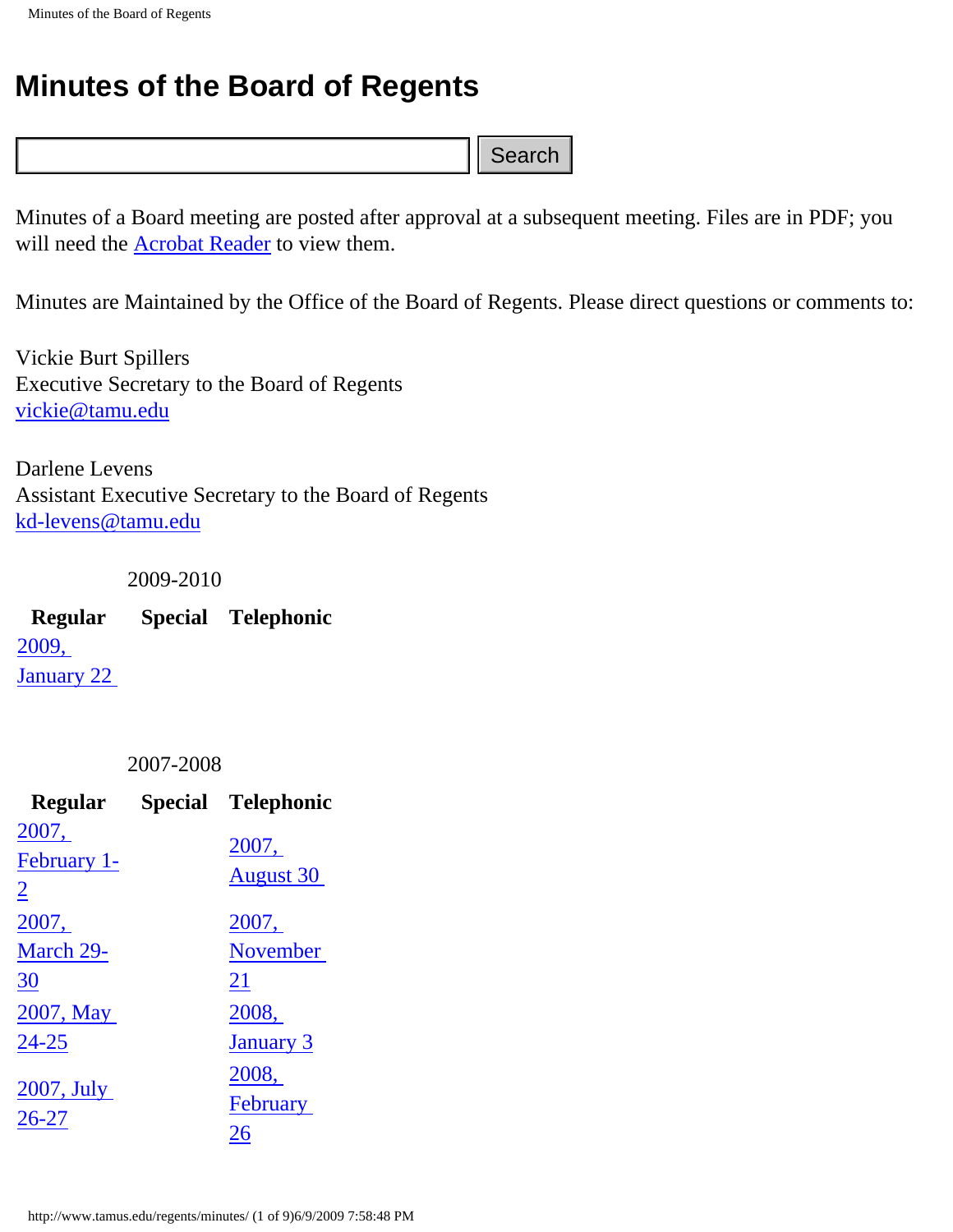| 2007,              |                                           |                  |
|--------------------|-------------------------------------------|------------------|
| <b>September</b>   |                                           | 2008,            |
| $27 - 28$          |                                           | March 11         |
| 2007,              |                                           |                  |
| <b>December</b>    |                                           | 2008,            |
| $6-7$              |                                           | April 23         |
| 2008,              |                                           |                  |
| <b>January 24-</b> |                                           | 2008,            |
| <u> 25</u>         |                                           | <b>August 15</b> |
| 2008,              |                                           | 2008,            |
| March 26-          |                                           | <u>September</u> |
| <u>28</u>          |                                           | $\overline{2}$   |
| 2008, May          |                                           | 2008,            |
| $22 - 23$          |                                           | October 27       |
| 2008, July         |                                           | 2008,            |
| 31-August          |                                           | <b>December</b>  |
| $\perp$            |                                           | 11               |
| 2008,              |                                           |                  |
| <b>September</b>   |                                           |                  |
| <u>25-26 </u>      |                                           |                  |
| 2008,              |                                           |                  |
| December           |                                           |                  |
| $4 - 5$            |                                           |                  |
|                    | $\mathbf{a}\mathbf{a}$<br>$\Delta \Omega$ |                  |

## 2005-2006

| <b>Regular</b>    | Special | <b>Telephonic</b> |
|-------------------|---------|-------------------|
| 2005,             |         | 2005,             |
| <b>January 27</b> |         | <b>January 6</b>  |
| 2005,             |         | 2005, July        |
| March 24          |         | 14                |
| 2005, May         |         | 2005,             |
| <u>26</u>         |         | <b>August</b> 24  |
|                   |         | 2005,             |
| 2005, July        |         | September         |
| 21-22             |         | 13                |
| 2005,             |         | 2005,             |
| October           |         | September         |
| 27-28             |         | 29                |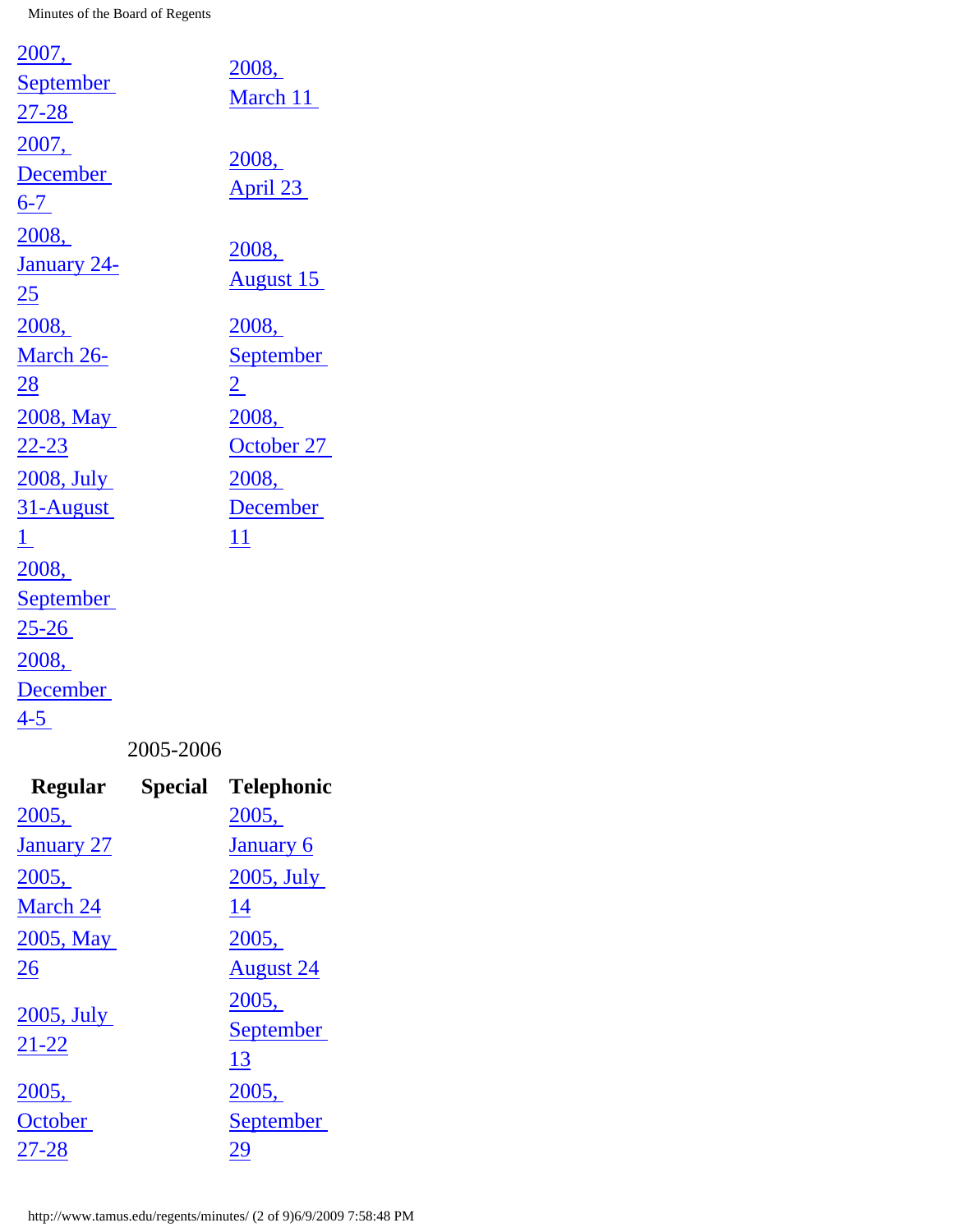| <u>2005,</u>       |           | 2006,           |
|--------------------|-----------|-----------------|
| <b>December</b>    |           | February        |
| <u>1-2</u>         |           | 21              |
| 2006,              |           | 2006,           |
| <u>January 26-</u> |           | <b>November</b> |
| <u> 27</u>         |           | $\overline{1}$  |
| 2006,              |           | 2006,           |
| March 23-          |           | <b>November</b> |
| <u>24</u>          |           | 22              |
|                    |           | 2006,           |
| 2006, May          |           | December        |
| $25 - 26$          |           | <u>18</u>       |
| 2006, July         |           |                 |
| <u>27-28</u>       |           |                 |
| 2006,              |           |                 |
| <b>September</b>   |           |                 |
| <u>21-22</u>       |           |                 |
| 2006, Nov.         |           |                 |
| $30-$              |           |                 |
| December           |           |                 |
| $\underline{1}$    |           |                 |
|                    | 2003-2004 |                 |

|                              | Regular Special                   | <b>Telephonic</b>       |
|------------------------------|-----------------------------------|-------------------------|
| 2003,<br>January 23 March 28 | 2003,                             | 2003,<br>February<br>13 |
| 2003,<br>March 27-<br>28     | <u>2003,</u><br>April 10          | $2003$ , July<br>08     |
| 2003, June 2003,<br>$5 - 6$  | <b>August</b> 30                  | 2003,<br>December<br>10 |
| $2003$ , July<br>24-25       | 2003,<br>September February<br>26 | 2004,<br>18             |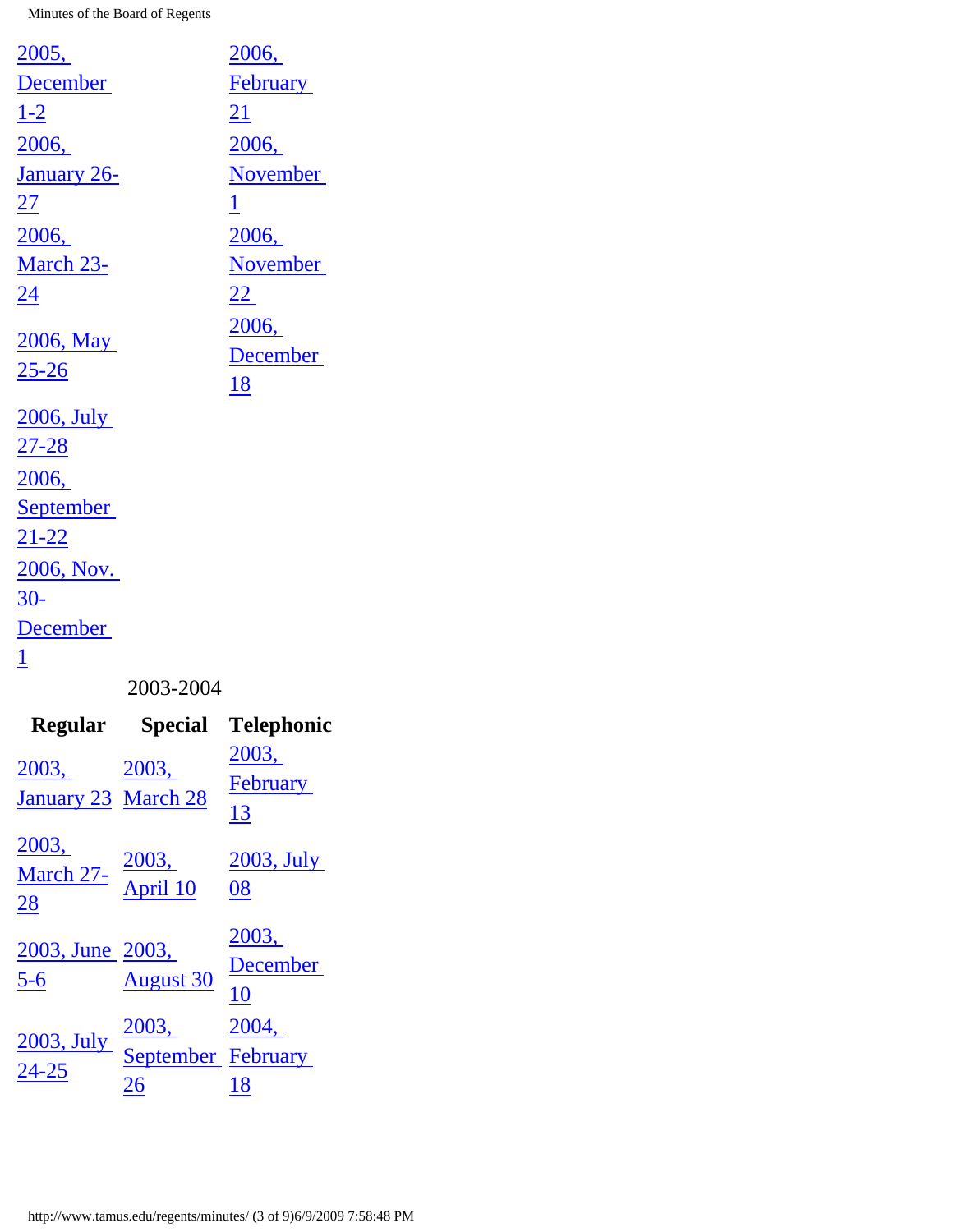| 2003,            |                          |
|------------------|--------------------------|
| <b>September</b> | 2004,                    |
| $\overline{26}$  | April 16                 |
| 2003,            |                          |
| December         | 2004,                    |
| <u>4-5</u>       | October 13               |
| 2004,            | 2004,                    |
| March 25-        | <b>November</b>          |
| <u> 26</u>       | $\overline{\mathcal{A}}$ |
| 2004, May        |                          |
| <u>27-28</u>     |                          |
| 2004, July       |                          |
| <u>22-23</u>     |                          |
| 2004,            |                          |
| <b>September</b> |                          |
| $16-17$          |                          |
| 2004,            |                          |
| December         |                          |
| $7 - 8$          |                          |
|                  | 2002                     |

|                                                           | Regular Special Telephonic      |
|-----------------------------------------------------------|---------------------------------|
| January 24- $\frac{2002}{11}$ May 2002,<br>25             | April 08                        |
| 2002,<br>March 21-<br>22                                  | 2002, June<br>06                |
| 2002, May<br>23-24                                        | 2002,<br><b>September</b><br>30 |
| 2002, July<br>25-26<br>2002,<br><b>September</b><br>26-27 |                                 |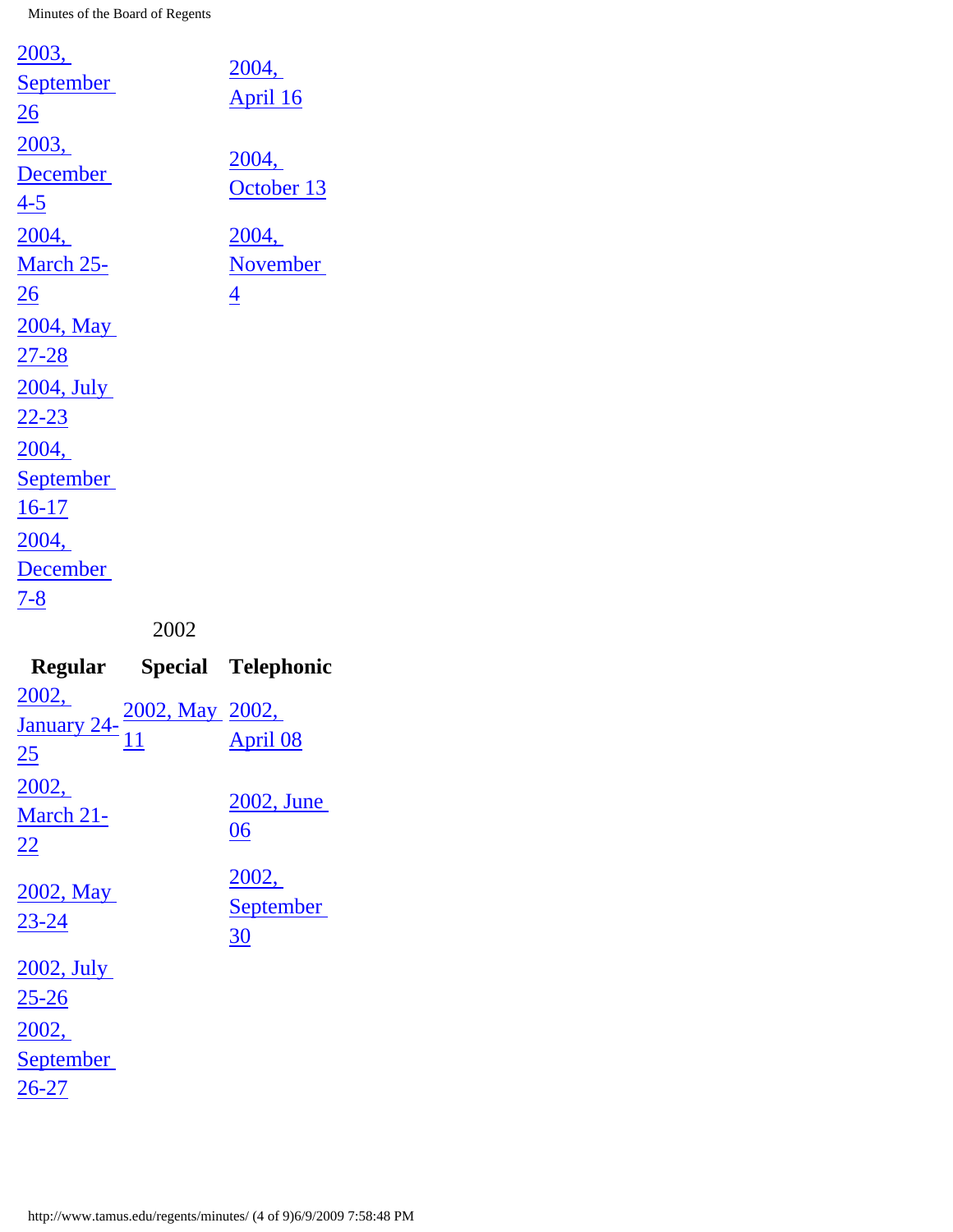[2002,](http://www.tamus.edu/regents/minutes/Regular/2002/2002-12-05-06.pdf)

**December** 

[5-6](http://www.tamus.edu/regents/minutes/Regular/2002/2002-12-05-06.pdf)

2001

**Regular Special Telephonic** [2001,](http://www.tamus.edu/regents/minutes/Regular/2001/2001-01-25-26.pdf) [January 25-](http://www.tamus.edu/regents/minutes/Regular/2001/2001-01-25-26.pdf) [26](http://www.tamus.edu/regents/minutes/Regular/2001/2001-01-25-26.pdf) [2001,](http://www.tamus.edu/regents/minutes/Special/2001/2001-01-16.pdf)  [January 16](http://www.tamus.edu/regents/minutes/Special/2001/2001-01-16.pdf) [2001,](http://www.tamus.edu/regents/minutes/Telephonic/2001/2001-12-13.pdf)  [December](http://www.tamus.edu/regents/minutes/Telephonic/2001/2001-12-13.pdf)  [13](http://www.tamus.edu/regents/minutes/Telephonic/2001/2001-12-13.pdf) [2001,](http://www.tamus.edu/regents/minutes/Regular/2001/2001-03-22-23.pdf) [March 22-](http://www.tamus.edu/regents/minutes/Regular/2001/2001-03-22-23.pdf) [23](http://www.tamus.edu/regents/minutes/Regular/2001/2001-03-22-23.pdf) [2001, May](http://www.tamus.edu/regents/minutes/Special/2001/2001-05-09.pdf)  [9](http://www.tamus.edu/regents/minutes/Special/2001/2001-05-09.pdf) [2001, May](http://www.tamus.edu/regents/minutes/Regular/2001/2001-05-24-25.pdf)  [2001,](http://www.tamus.edu/regents/minutes/Special/2001/2001-10-26.pdf)  [24-25](http://www.tamus.edu/regents/minutes/Regular/2001/2001-05-24-25.pdf) [October 26](http://www.tamus.edu/regents/minutes/Special/2001/2001-10-26.pdf) [2001, July](http://www.tamus.edu/regents/minutes/Regular/2001/2001-07-26-27.pdf) [26-27](http://www.tamus.edu/regents/minutes/Regular/2001/2001-07-26-27.pdf) [2001,](http://www.tamus.edu/regents/minutes/Regular/2001/2001-09-27-28.pdf) **September** [27-28](http://www.tamus.edu/regents/minutes/Regular/2001/2001-09-27-28.pdf) [2001,](http://www.tamus.edu/regents/minutes/Regular/2001/2001-12-06-07.pdf) **December**  $6 - 7$ 2000 **Regular Special Telephonic**

|                  | $\sim$ P | $\sim$ $\sim$ $\sim$ $\sim$ $\sim$ $\sim$ |
|------------------|----------|-------------------------------------------|
| 2000,            |          |                                           |
| November         |          | 2000,                                     |
| <u>30</u>        |          | <b>January 19</b>                         |
| 2000,            |          |                                           |
| <b>September</b> |          |                                           |
| $21 - 22$        |          |                                           |
| 2000, July       |          |                                           |
| $27 - 28$        |          |                                           |
| 2000,            |          |                                           |
| May, 16-17       |          |                                           |
| 2000,            |          |                                           |
| March 23-        |          |                                           |
| 24               |          |                                           |
|                  |          |                                           |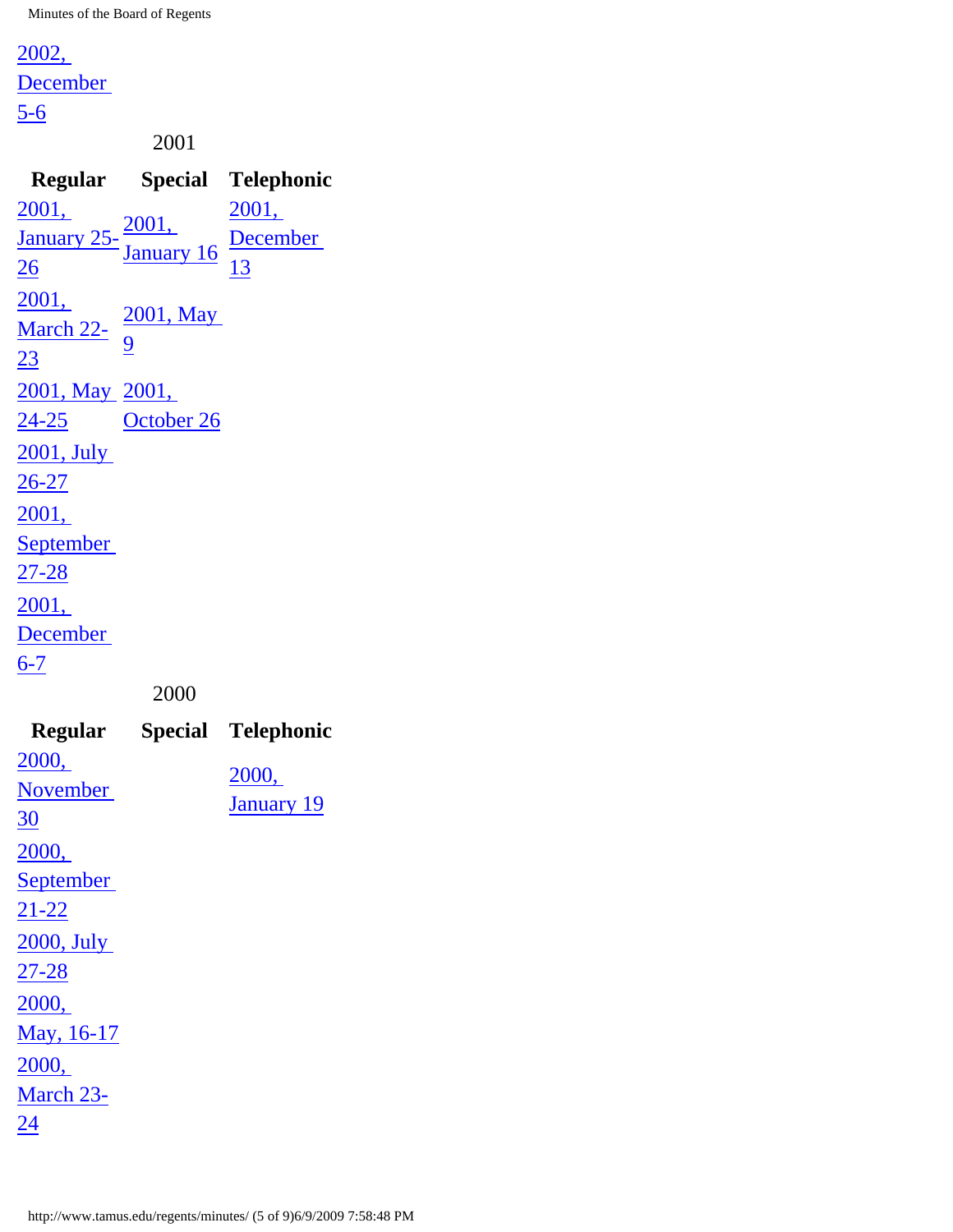## [2000,](http://www.tamus.edu/regents/minutes/Regular/2000/2000-01-27.pdf)

[January 27](http://www.tamus.edu/regents/minutes/Regular/2000/2000-01-27.pdf)

1999

|                  |                            | Regular Special Telephonic |
|------------------|----------------------------|----------------------------|
| <u>1999,</u>     |                            | <u>1999, </u>              |
| <b>December</b>  | <u>1999,</u><br>October 15 | December                   |
| $\overline{2}$   |                            | 8                          |
| <u>1999, </u>    |                            | <u>1999,</u>               |
| September        | <u>1999, August 13</u>     | November                   |
| $\overline{23}$  |                            | <u>16</u>                  |
| 1999, July 1999, |                            | 1999, June                 |
|                  | <u>22-23 April 15 28</u>   |                            |
| 1999, May        |                            |                            |
| <u>27-28</u>     |                            |                            |
| 1999,            |                            |                            |
| March 25-        |                            |                            |
| <u> 26</u>       |                            |                            |
| 1999,            |                            |                            |
| January 28-      |                            |                            |
| <u> 29</u>       |                            |                            |
|                  | 1998                       |                            |

|                                                    |                                                                                        | Regular Special Telephonic |
|----------------------------------------------------|----------------------------------------------------------------------------------------|----------------------------|
|                                                    | 1998, 1998, 1998,                                                                      |                            |
|                                                    | December December August 19                                                            |                            |
| $\overline{3}$                                     | $\overline{2}$                                                                         |                            |
| 1998, 1998,                                        |                                                                                        |                            |
|                                                    | September November $\frac{1998, \text{July}}{24.25}$                                   |                            |
| 24-25                                              | 18                                                                                     |                            |
|                                                    | $\frac{1998}{23}$ July $\frac{1998}{12}$ $\frac{1998}{12}$ $\frac{1998}{3}$ June<br>13 |                            |
| 1998, May 1998,<br>28                              | $\frac{1296}{\text{October 28}}$ $\frac{\text{February}}{23}$                          | <u>1998,</u>               |
| 1998,<br>March 26- $\frac{1998}{25}$<br><u> 27</u> | October 17                                                                             |                            |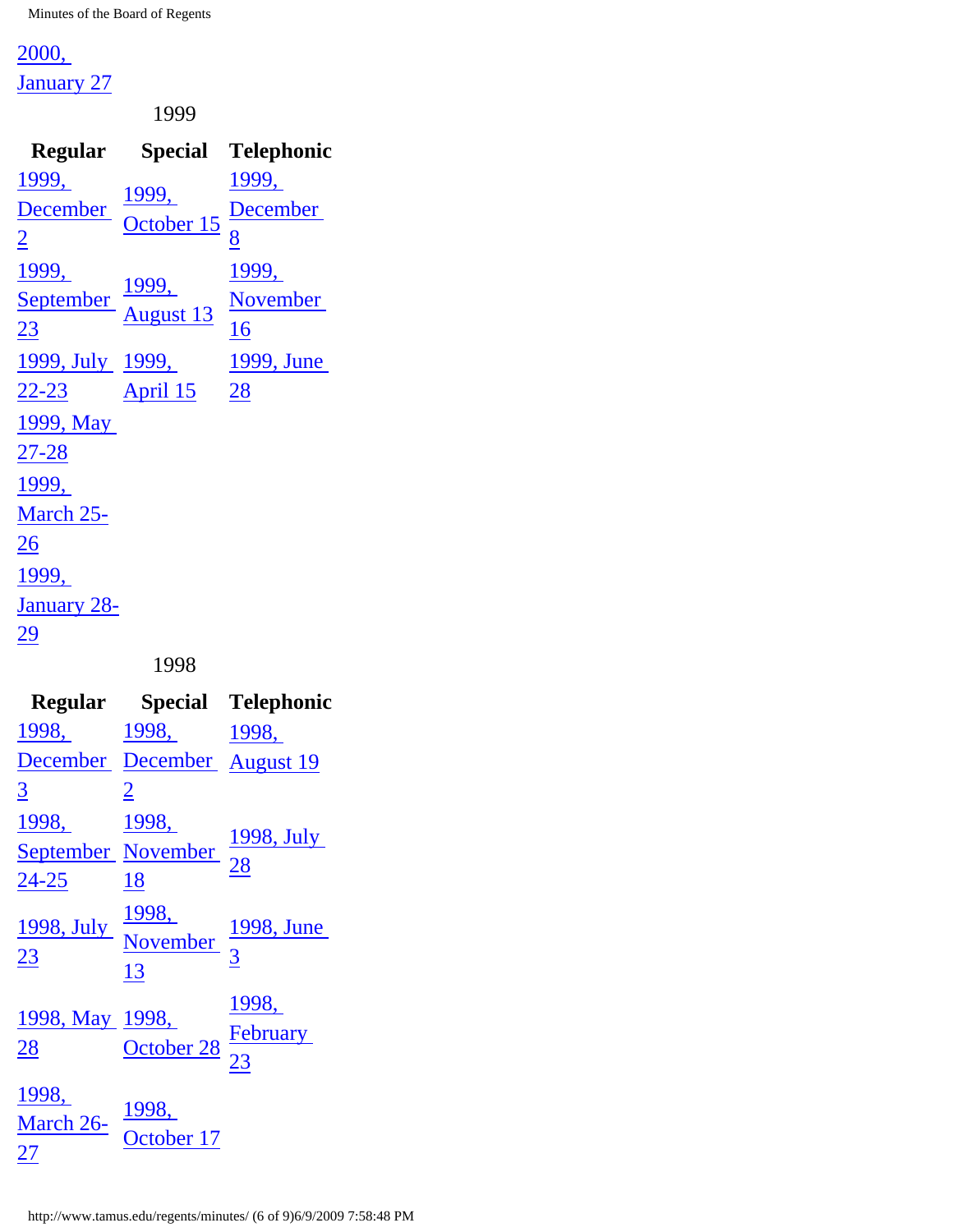|                     | Dogular Special Tolon |  |
|---------------------|-----------------------|--|
|                     | 1997                  |  |
|                     | <b>January 21</b>     |  |
|                     | 1998,                 |  |
|                     | <b>February 4</b>     |  |
|                     | <u>1998, </u>         |  |
|                     | 16                    |  |
|                     | <b>February</b>       |  |
|                     | 1998,                 |  |
|                     | <b>March 7</b>        |  |
|                     | 1998,                 |  |
|                     | $\overline{1}$        |  |
|                     | 1998, May             |  |
|                     | <u>29</u>             |  |
|                     | 1998, May             |  |
|                     | <u>24</u>             |  |
|                     | 1998, July            |  |
|                     | January 22 August 6-7 |  |
| <u>1998, 1998, </u> |                       |  |

|                  |      | Regular Special Telephonic |
|------------------|------|----------------------------|
| <u> 1997, </u>   |      | <u>1997,</u>               |
| <b>December</b>  |      | November                   |
| $\overline{4}$   |      | 20                         |
| <u>1997,</u>     |      | <u>1997,</u>               |
| <b>September</b> |      |                            |
| $25 - 26$        |      | <b>August 22</b>           |
| 1997, July       |      | 1997,                      |
| $24 - 25$        |      | <b>April 10</b>            |
| 1997, May        |      | 1997,                      |
| <u>22-23</u>     |      | January 6                  |
| 1997,            |      |                            |
| March 26-        |      |                            |
| <u> 27</u>       |      |                            |
| 1997,            |      |                            |
| January 23-      |      |                            |
| <u>24</u>        |      |                            |
|                  | 1996 |                            |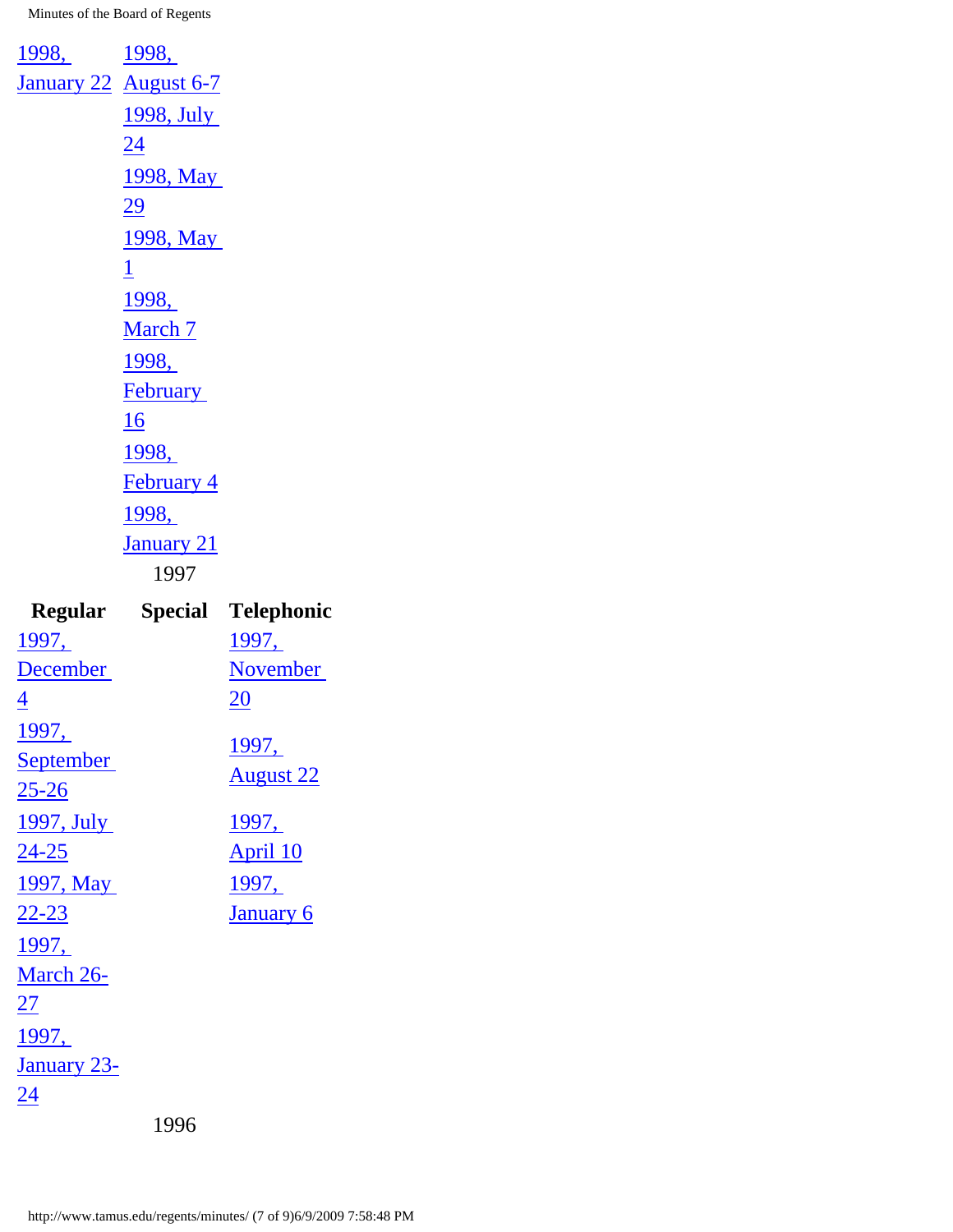|                         |                                                                             | Regular Special Telephonic |  |
|-------------------------|-----------------------------------------------------------------------------|----------------------------|--|
|                         | $\frac{\frac{2220}{1996}}{\frac{56}{11}}$ $\frac{1996}{11}$ November        |                            |  |
|                         |                                                                             |                            |  |
| $\frac{5-6}{2}$         |                                                                             | 19                         |  |
| 1996,                   |                                                                             |                            |  |
|                         | <u>September</u> $\frac{1996}{24}$ May 1996,<br>$\frac{3996}{24}$ August 26 |                            |  |
| $26 - 27$               |                                                                             |                            |  |
|                         | <u>1996, July 1996, 1996, </u>                                              |                            |  |
|                         | 25-26 March 22 August 21                                                    |                            |  |
| 1996, May 1996,         |                                                                             |                            |  |
| 23-24 <b>January 24</b> |                                                                             |                            |  |
| 1996,                   |                                                                             |                            |  |
| <b>March 22</b>         |                                                                             |                            |  |
| 1996,                   |                                                                             |                            |  |
| <b>January 25</b>       |                                                                             |                            |  |
| 1995                    |                                                                             |                            |  |

|                                            |                               | Regular Special Telephonic                                                      |
|--------------------------------------------|-------------------------------|---------------------------------------------------------------------------------|
|                                            |                               | $\frac{1995}{\text{December}}$ $\frac{1995}{\text{November}}$ $\frac{1995}{12}$ |
|                                            |                               |                                                                                 |
| $\overline{1}$                             | 29                            |                                                                                 |
| 1995, 1995,                                |                               |                                                                                 |
|                                            |                               | $\frac{1995}{\text{October}}$ $\frac{1995}{\text{November}}$ $\frac{1995}{25}$  |
| $12 - 13$                                  | $\sqrt{2}$                    |                                                                                 |
| <u>1995,</u>                               |                               |                                                                                 |
|                                            | <u>August 31</u> 1995, 1995,  |                                                                                 |
|                                            |                               |                                                                                 |
|                                            | September October 28 April 18 |                                                                                 |
| $\overline{1}$                             |                               |                                                                                 |
| 1995, June 1995, July                      |                               |                                                                                 |
| $26-28$<br>15                              |                               |                                                                                 |
| 1995, 1995,                                |                               |                                                                                 |
| April 7 March 3                            |                               |                                                                                 |
|                                            | 1995,                         |                                                                                 |
|                                            |                               |                                                                                 |
| $\frac{1995}{\text{January } 27}$ February |                               |                                                                                 |
|                                            | 1995,                         |                                                                                 |
|                                            | <b>January 19</b>             |                                                                                 |